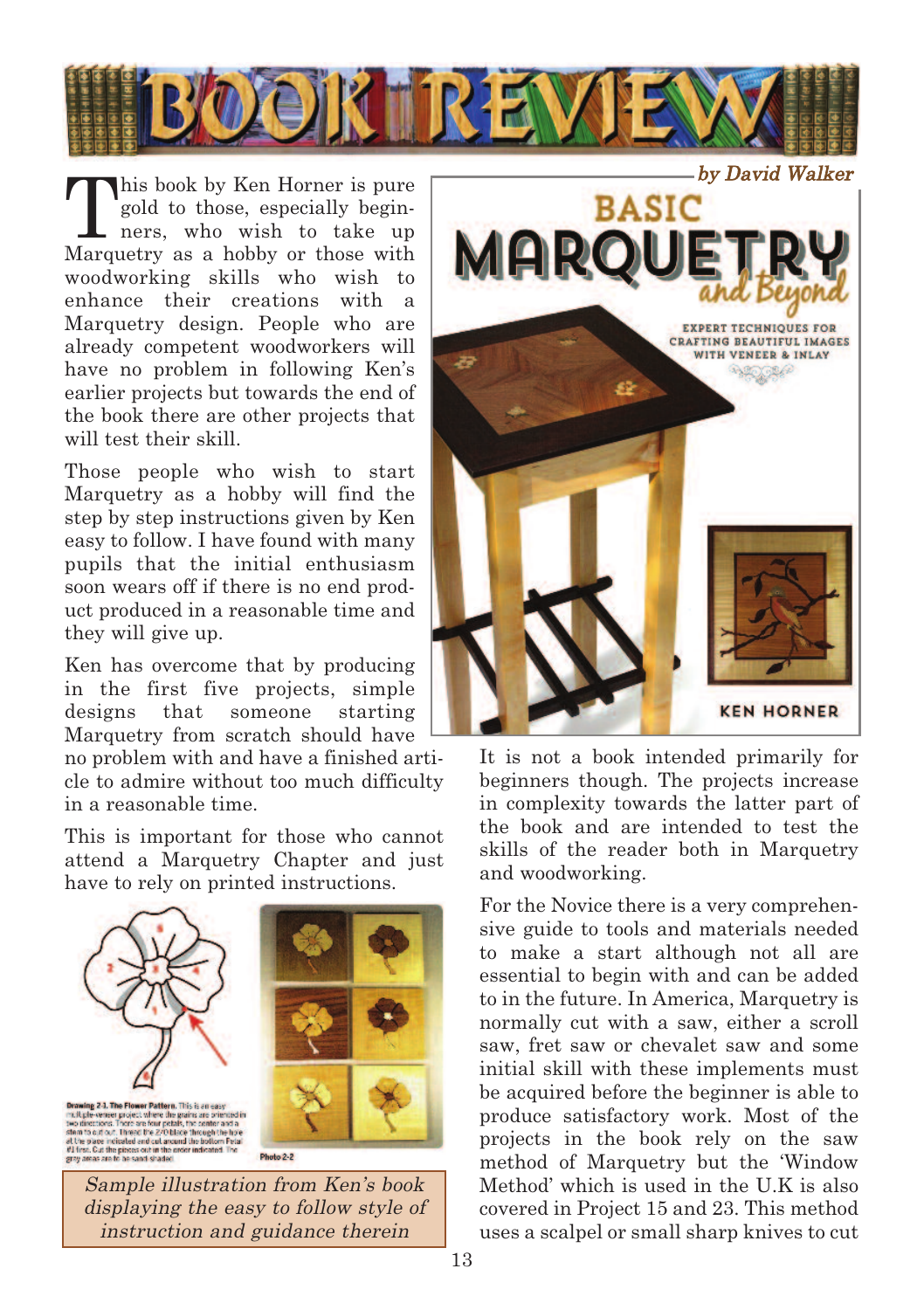out shapes in a background veneer which are then filled in with a contrasting veneer.

There is no correct way do Marquetry and readers will have to decide for themselves which is the best technique for them. By following these step by step instructions the reader will be able to try various methods and find the best one to suit them. These instructions are the result of over 50 years experience and are reflected in the text.





Photo 1-1

Mirror image marquetry pieces which would make, for example, excellent and original book-marks

It would be good practice to read the Concepts chapter as a novice first as it gives techniques that are similar in many of the projects. Throughout the book in a little box on most pages there is a 'bright idea', a tip which Ken has found through his experience has helped him over the years. The reader will find these very useful. There is a very comprehensive index at the rear which allows the reader to access various projects or techniques quickly.



**Drawing 13-1. Flower Pattern and Cutting Sequence.** Cut the veins with no tilt (red line) and the petals with a 11° tilt (blue line)



Above: Top: the design drawing of <sup>a</sup> flower pattern - and below: the finished version turned into <sup>a</sup> fabulous marquetry clock

There is always something new to learn in Marquetry. Having completed 35 years of Marquetry and risen to the dizzy heights of the Premier Class in The National Exhibition in the UK I am often surprised by new hints and tips that are